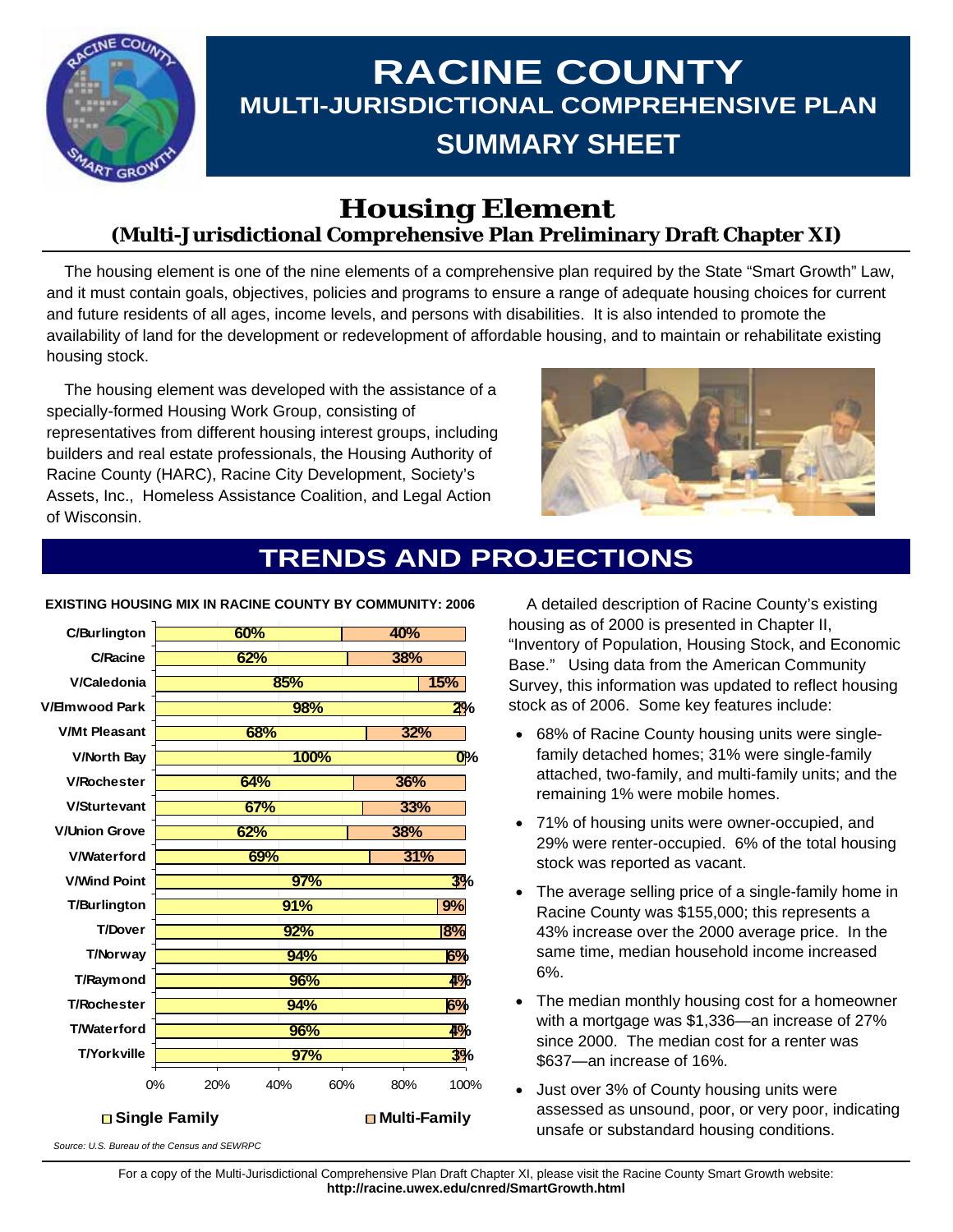# **ISSUES & NEEDS**

Racine County housing issues were identified by reviewing data from Chapter II and input from the Housing Work Group and the Multi-Jurisdictional Advisory Committee, as well as community members through the countywide public opinion survey and informational meetings. Some of the key issues include:

**Housing Affordability:** This includes the consideration of such issues as the mismatch between housing costs and incomes, as well as the costs of building housing (land and construction costs, public infrastructure costs, and zoning regulations that limit opportunities for affordable housing). Workforce housing defined as workers being able to afford housing near their place of employment—is a growing concern, particularly as energy costs escalate.

The vast majority of housing problems reported in Racine County are due to high cost burden, meaning that households spent more than 30% of their income on housing costs. In 2006, the US Census Bureau American Community Survey found that about 34% of households in the County were living in unaffordable housing; this represents a 13% increase over the 2000 level. Although it should be recognized that some households choose to spend more than 30% of their income on housing, CHAS (HUD's Community Housing Affordability Strategy) data suggests that many households cannot find adequate housing consistent with their income.

**Urban Development Patterns:** There is a need for housing that is located in areas that have easy access to jobs, transportation, shopping, schools, parks and other community facilities. Community members indicated interest in mixed use developments (that is, developments that include housing, workplaces, shopping, schools and parks), which would promote more compact and convenient neighborhood patterns.

**Housing Needs of an Aging Population and** 

**Travel & Accessibility:** There are concerns about providing an adequate supply of senior housing and assisted living units for people who want to stay in their community. These are related in part to the aging of the Baby Boom generation (persons born between 1946 and 1964) that will increase the number and proportion of the elderly population.

 Housing designed for elderly residents must take into consideration not only structural issues (for example, no-step entrances and other handicapaccessible features), but also location issues, such as convenient access to transit options and connectivity

**ACTUAL AND PROJECTED AGE COMPOSITION IN RACINE COUNTY: 2000 AND 2035** 



*Source: US Bureau of the Census and SEWRPC* 

*From Chapter VII, "Population, Household and Employment Projections"* 

between transportation modes, as seniors may depend on public transportation to reach medical appointments and other destinations of necessity. Housing accessibility is also a concern for people of all ages, and people with disabilities within the special needs population.

**Sustainable Development:** The sustainability of residential development has increased with the use of conservation subdivisions, also known as cluster design developments. This technique groups housing units on a portion of a parcel in order to preserve larger amounts of the parcel in common open space or in agricultural use.



#### **AFFORDABILITY**

**The US Department of Housing and Urban Development (HUD) defines affordable housing as a household spending no more than 30% of its income on housing costs.** 

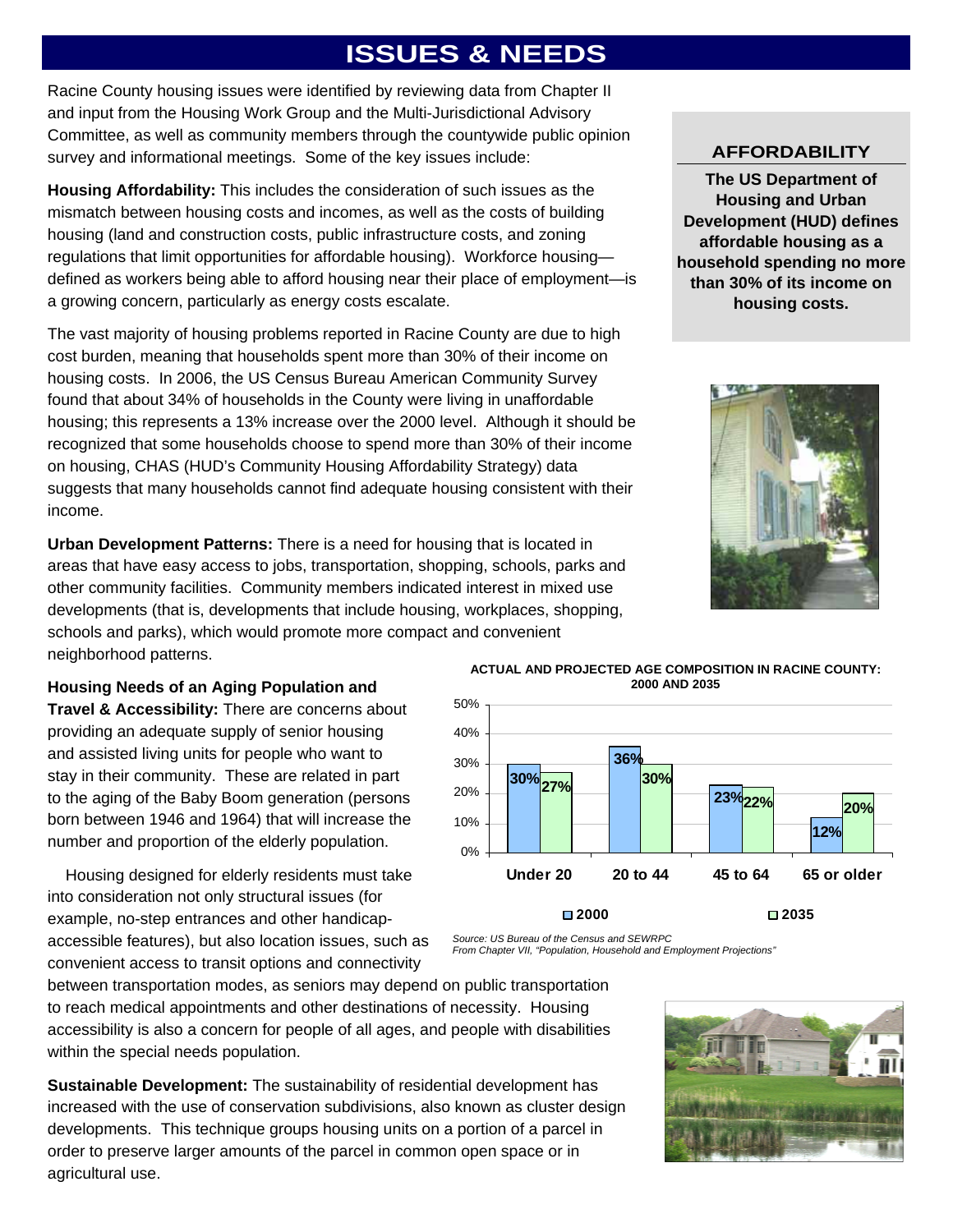## **ZONING REGULATIONS**

 Zoning regulations typically have an impact on housing costs, so this element examines County and community housing-related regulations to determine the extent to which Racine County and its communities permit or exclude a range of housing types and choices.

*Housing Unit Types*: The type of housing unit (single-family, two-family, multi-family, mobile homes) allowed is generally determined by the type of structures allowed in residential zoning districts. This is important because apartment units tend to be more affordable to lower-income households than single-family housing units. Except for the Village of North Bay, all cities and villages in the County include provisions for single-family, twofamily and multi-family housing.

*Minimum Lot Size Requirements*: Residential zoning districts include minimum lot size requirements, which specify the smallest area a housing unit can be built upon. Larger minimum lot sizes requirements can add to the total price of developing a residence by increasing land and land improvement costs; however, they may be appropriate in areas without urban services (e.g., public water and sewer services), or in environmentally sensitive areas.

*Minimum Floor Area Requirements:* Except in the Cities of Racine and Burlington, all of the local zoning ordinances in the County include minimum floor area requirements for homes and multi-family units. These generally correlate with minimum lot size requirements; the larger the minimum lot size requirement, the larger the minimum floor area requirement.

VILLAGE OF ROCHESTER REQUIREMENTS: JULY 2007

| <b>RESIDENTIAL</b><br><b>ZONING</b><br><b>DISTRICT</b>                                                      | <b>MINIMUM LOT</b><br><b>SIZE</b>                                                                                         | <b>MINIMUM FLOOR</b><br>AREA                                                                                                                                                                            |
|-------------------------------------------------------------------------------------------------------------|---------------------------------------------------------------------------------------------------------------------------|---------------------------------------------------------------------------------------------------------------------------------------------------------------------------------------------------------|
| R-1 Single-<br>Family<br>Residential<br><b>District</b>                                                     | 12,000 square feet                                                                                                        | One-story: 1,200<br>without garage;<br>Two-story: 1,700                                                                                                                                                 |
| R-2 Single-<br>Family<br>Residential<br><b>District</b>                                                     | 10,000 square feet                                                                                                        | One-story: 1,200<br>without garage;<br>Multi-story: 1,700                                                                                                                                               |
| R-3 One and<br>Two-Family<br>Residential<br>District                                                        | One-family: 10,000<br>square feet<br>Two-family: 6,000<br>square feet                                                     | One-story: 1,200<br>without garage;<br>Multi-story single-<br>family: 1,700;<br>Two-family: 1,800<br>square feet without<br>garage                                                                      |
| R-4 Multiple-<br>Family<br>Residential<br><b>District</b>                                                   | 18,000 square feet<br>with 4,500<br>square feet/one<br>bedroom and<br>6,000 square feet/<br>two-and<br>three-bedroom unit | One-bedroom unit:<br>750;<br>Two- or three bedroom<br>units: $900$                                                                                                                                      |
| <b>PUD Planned</b><br>Unit<br>Development<br>Overlay<br>District-<br>Residential<br>Planned<br>Developments | One and one-half<br>acres                                                                                                 | Voluntarily promote<br>improved<br>environmental and<br>aesthetic design;<br>offer recreational.<br>conservation and<br>preservation,<br>pedestrian-friendly,<br>social and harmonious<br>architecture. |

## **GOALS, OBJECTIVES & POLICIES**

#### **Goals**

- **XI-1:** Provide opportunities for an adequate housing supply that will meet the needs of all residents and a broad range of choice among housing designs, sizes, types, and costs, recognizing the changing trends in age-group composition, income, and housing types.
- **XI-2:** Promote the coordination between land use and housing design that supports a range of transportation choices.
- **XI-3:** Provide an adequate infrastructure and public services and an adequate supply of developable land to meet the existing and future market demand for residential, commercial, industrial, and institutional uses.
- **XI-4:** Encourage a public participation process that provides equity and fairness to landowners and other stakeholders, balanced with responsible land use.
- **XI-5:** Promote redevelopment and infill in areas with existing infrastructure and services, enhancing existing residential, commercial, and industrial uses.

#### **Objectives**

- Provision of additional housing, including an appropriate mix of housing types and styles, sufficient to accommodate the projected increase in population, matching housing types to changing household characteristics and needs.
- Provision of housing opportunities to accommodate financial capabilities and persons with special needs.
- Provision of housing that maintains and enhances the character of existing urban and rural environments.
- Provision of additional housing in areas recommended for such use in the land use plan element.
- Provision of housing at densities that are properly related to the availability of sanitary sewer service, water supply, and basic urban services and facilities.
- Provision of housing opportunities for workers in proximity to their place of work.
- Maintenance and rehabilitation, as appropriate, of the existing housing stock.